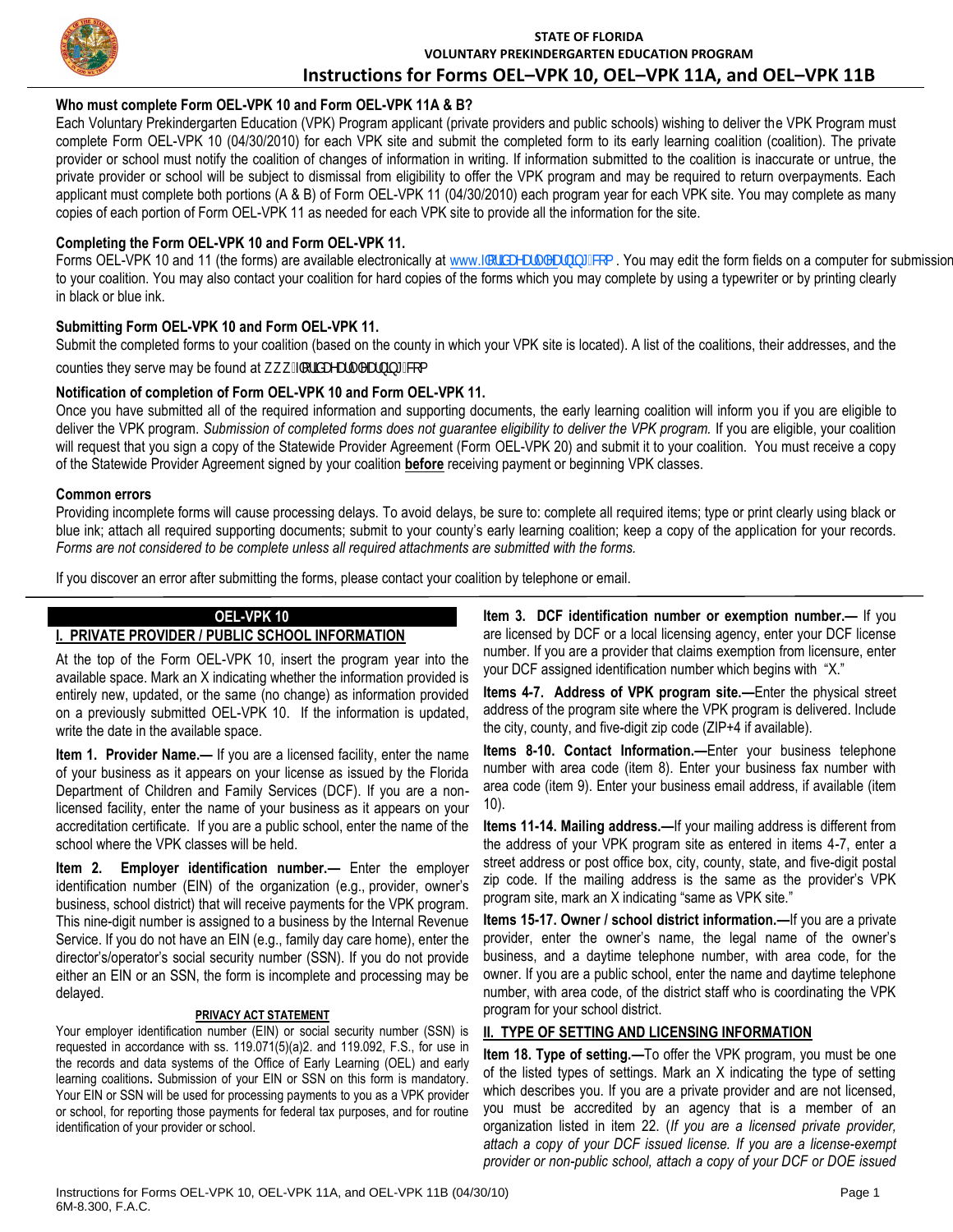#### *license-exemption documentation and accreditation certificate.)*

**Item 19. Specialized program type.—** A provider may also be one or both of the specialized program types listed. Mark an X for all that apply. If neither apply, leave the item blank.

**Item 20. District and school number.—** If you are a public school, enter the district and school number.

**Item 21. Total child capacity.—**Enter the total number of children you are able to serve at a given time. The total number should include all children, not only children in the VPK program. If you are licensed, do not provide a total number greater than your licensed capacity.

## **III. ACCREDITATION INFORMATION**

*If you are a non-licensed private provider, you must complete this section; licensed private providers and public schools are requested to complete this section as applicable.*

**Item 22. Accrediting agency member organization. — If you are a** non-licensed private provider, mark an X next to the organization of which your accrediting agency is a member. If you are a non-licensed private provider and are not accredited by an accrediting agency that is a member of the listed organizations, attach a copy of your Gold Seal Quality Care Designation certificate to the form.

**Items 23-24. Name of accrediting agency; expiration date.** — Enter the name of the accrediting agency by which you are fully accredited (*item 23*) and the expiration date of the accreditation certificate (*item 24*). If you are not fully accredited by an accrediting agency which is a member of an umbrella organization, enter "Florida DCF" as your accrediting agency and the expiration date of your Gold Seal Quality Care Designation certificate.

#### **IV. DIRECTOR OR PRINCIPAL INFORMATION**

**Item 25. Name of director or principal.—**Enter the full name of your director or school principal.

**Items 26-27. Daytime telephone, email.—**Enter your director's or principal's daytime telephone number with area code (*item 26*). Enter your director's or principal's email address, if available (*item 27*).

**Items 28-31. Director credential type, certificate number, issue date, expiration date.—** If you are a private provider, mark an X indicating which type of director credential was completed by your director (*item 28*). Enter the credential certificate issue date (*item 29*), the credential certificate number (*item 30*), and expiration date (*item 31*). *Attach documentation of the director credential held by your director.*

**Items 32-35. Signature, date, print name, daytime telephone.—** An authorized representative must sign, date, and print his or her name on each form (for private providers, the owner, director, or operator; for public schools, the principal or designated school district staff member). Enter a daytime telephone number in item 35 which may be used to contact the individual signing the form. By signing the document you are certifying the statement above items 32-35 as true.

#### **REQUIRED SUPPORTING DOCUMENTATION FORM OEL-VPK 10**

- DCF issued license for licensed private providers.
- Accreditation certificate for accredited providers.
- Gold Seal Quality Care Designation certificate for Gold Seal accredited providers.
- Director's credential for private providers.

#### **OEL-VPK 11**

At the top of each Form OEL-VPK 11A and 11B, enter the name and employer identification number entered in items 1 and 2 of the OEL-VPK

10. Enter the Program Year. Mark a box to indicate if the application is new, updated, or unchanged from a previous application.

### **OEL-VPK 11A – INSTRUCTORS**

Use the Instructors portion of the form to provide information regarding each VPK instructor and the class he or she will teach. You may enter information on up to ten instructors on each copy of the form.

**Item 1. Class ID —** Enter a unique Class ID for each classroom: -In the first space, select a letter for each class starting with "A". -In the second space, select either "F" for a school-year (fall) class or "S" for a summer class.

Example: The first school-year class listed for the 2010-2011 program year would have the unique Class ID:  $A \nightharpoonup$ 

**Item 2. Legal Name — Enter the instructor's legal name.** 

**Item 3. Calendar – Enter a letter which corresponds to a class calendar** on Form OEL-VPK11B. The letter entered for the Class ID in item 1 may be different from the letter entered here.

**Item 4. Type —** Select the instructor's position type within the class: Lead, Assistant, or Substitute instructor.

**Item 5. Credential** — Enter the credential that qualifies the instructor to fill the role listed in item 4 using the following Credential Key:

- **30HR:** Family Child Care Home or Large Family Child Care Home 30 hour training course.
- **40HR:** 40 Hour introductory child care training course.
- **AS:** Associate of Arts (A.A.), Associate of Science (A.S.), or Associate in Applied Science (A.A.S.) in an approved field with required minimum hours and experience.
- **BA:** Bachelor of Arts (B.A.) or Bachelor of Science (B.S.) in an approved field with required minimum hours and experience.
- **FCCP:** Active Birth through Five Florida Child Care Professional Credential (FCCPC), DOE Early Childhood Professional Certificate (ECPC), Child Care Apprenticeship Certificate (CCAC), or Florida Child Development Associate Equivalency Credential (CDAE).
- **MA:** Master of Arts (M.A.) or Master of Science (M.S.) in an approved field with required minimum hours and experience.
- **NECC**: National Early Childhood Certificate. Recognition is determined

by DCF. See [http://www.myflfamilies.com/service-programs/child-care/](http://www.myflfamilies.com/service-programs/child-care/necc)

necc for a list of recognized certificates.

- **PHD:** Doctorate in an approved field with required minimum hours and experience.
- **SDS:** Substitute teacher for local school district.
- **STNR:** Assistant (second) teacher, credential not required.

**Item 6. Curriculum** — Select the name of the curriculum used in the classroom using the following key:

If the curriculum used in the classroom is not listed by name below, type the name of the curriculum in the available space.

- **ABEK:** A-BEKA
- **BCCT:** Beyond Centers & Circle Time
- **BCR:** Beyond Cribs & Rattles
- **CREA:** Creative Curriculum
- HR: High Reach
- **HS:** High Scope
- **MONT:** Montessori
- **WAL**: Waldorf
- **WEE**: Wee Learn

**Item 7. SSN. — Enter the instructor's Social Security Number.** 

#### **PRIVACY ACT STATEMENT**

The social security number (SSN) of each VPK instructor is requested under s.